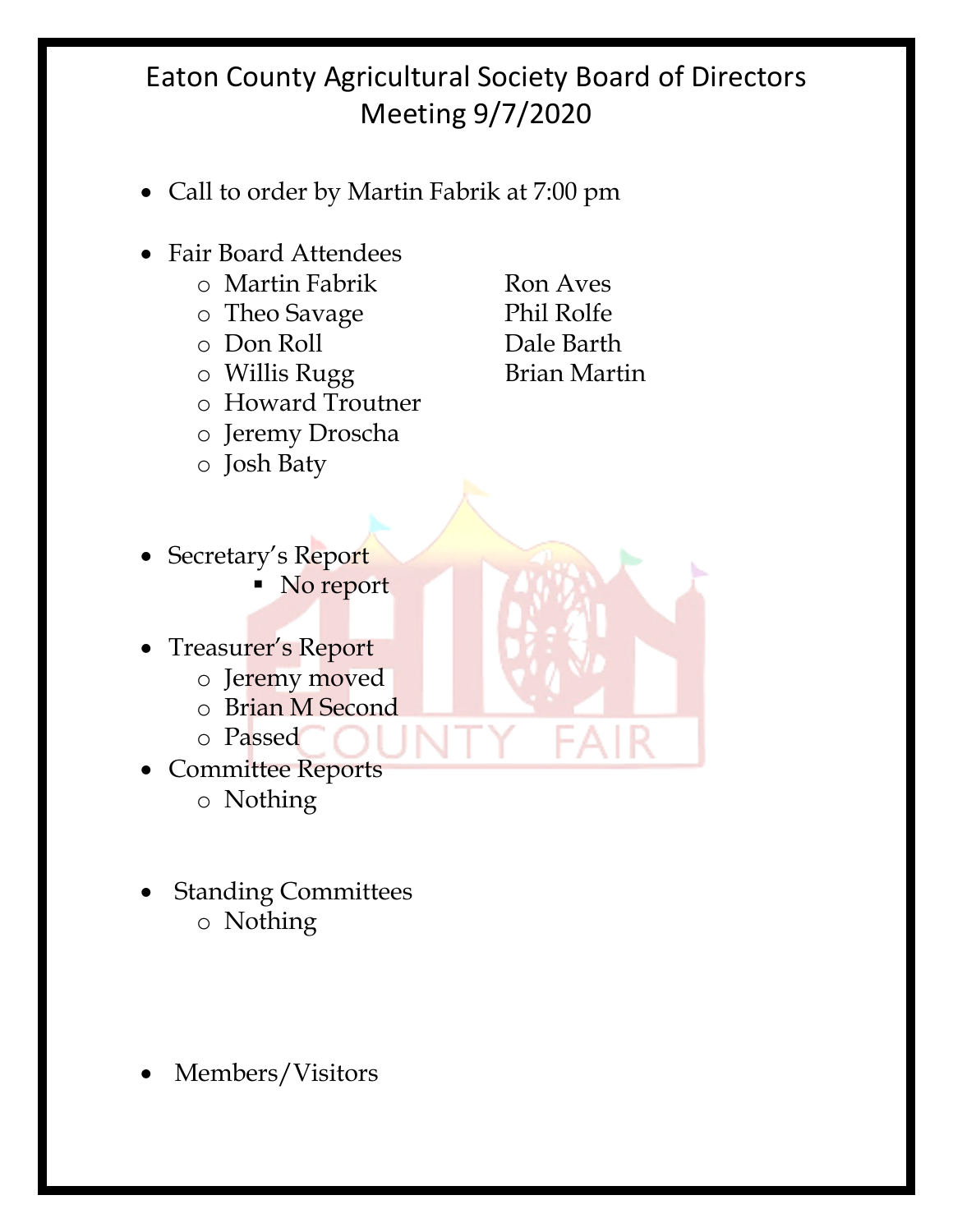- Old Business
	- o Storm damage
		- Work to start beginning of October
	- o Sale has 3 outstanding invoices
	- o Sale checks to be mailed 9/11/20
	- o Annual Meeting
		- October 18th @ 2pm
	- o Savage Exhibition Hall Dedication after annual meeting
	- o Emerald Award at the end Of Annual meeting
		- Kevin Kemper selected
			- Ron made the motion
			- Don second
			- Motion passed
	- o Still looking for fairboard candidates, 8 open spots with 4 board members rerunning
	- o Winter Storage Oct 23rd/24th out April 10th
		- § Motion made to charge \$175 for all cars
			- Jeremy made motion
			- Phil Second
			- Motion passed

- New Business
	- o October meeting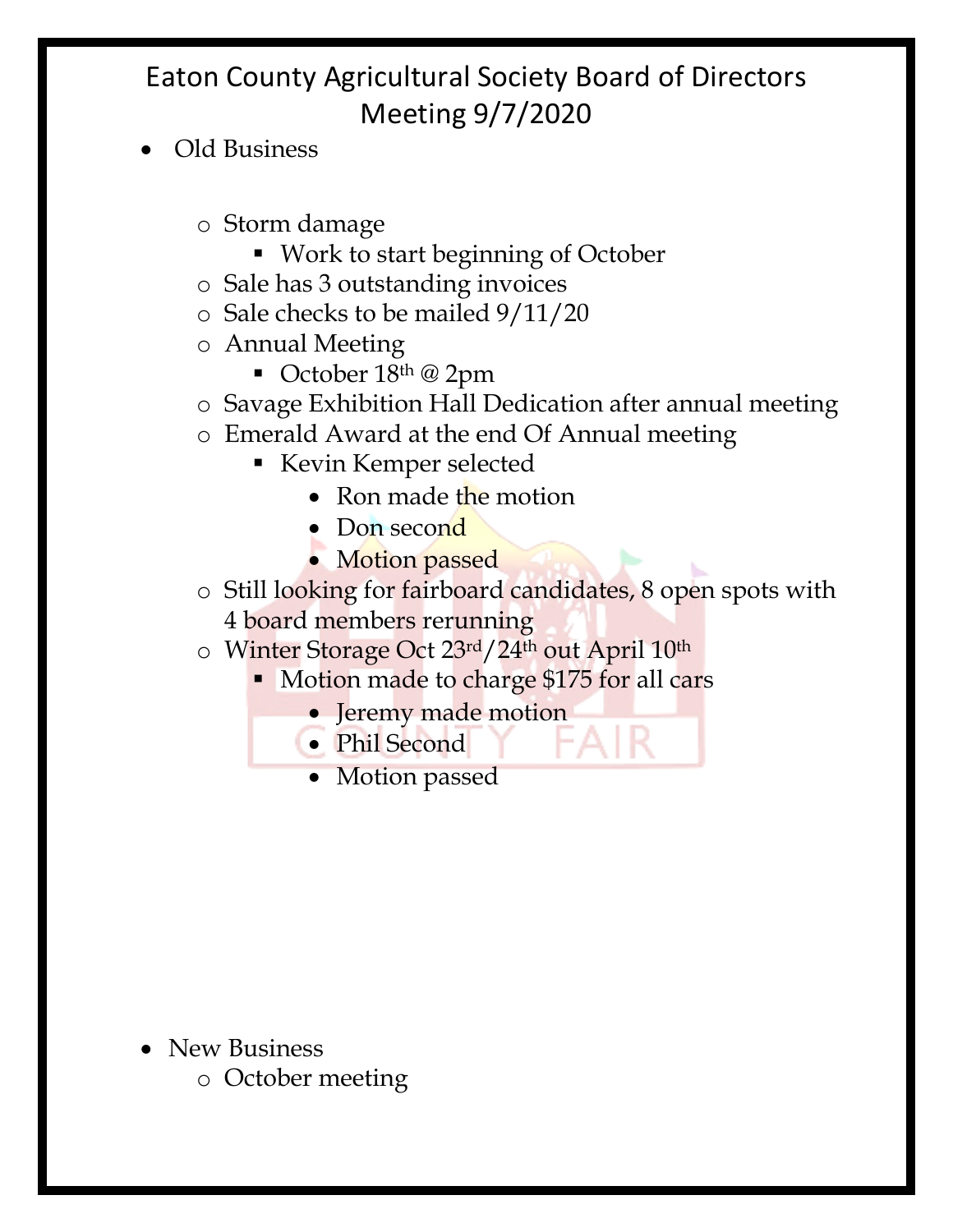- Motion made to cancel Oct 19<sup>th</sup> meeting due to annual meeting being on the 18th
	- Phil made motion
	- Jeremy second
	- Motion passed
- o Kardel Hall insulation budget of \$2500
	- § Willis made motion
	- Theo second
	- Motion passed
- o Viking Warrior postponed
- o Motion to go to one meeting a month Nov, Dec, Jan. Cancel the first Monday meeting
	- Willis made motion
	- Jeremey second
	- Motion passed
- o Moved to move the Nov 16th meeting to Nov 9th

EAI

- Dale made motion
- Ron Second
- **Motion passed**

o Move to adjourn at 7:54pm

- § Willis
- Jeremy second
- Motion passed

Respectfully Submitted

Willis Rugg Secretary Eaton County Fairboard